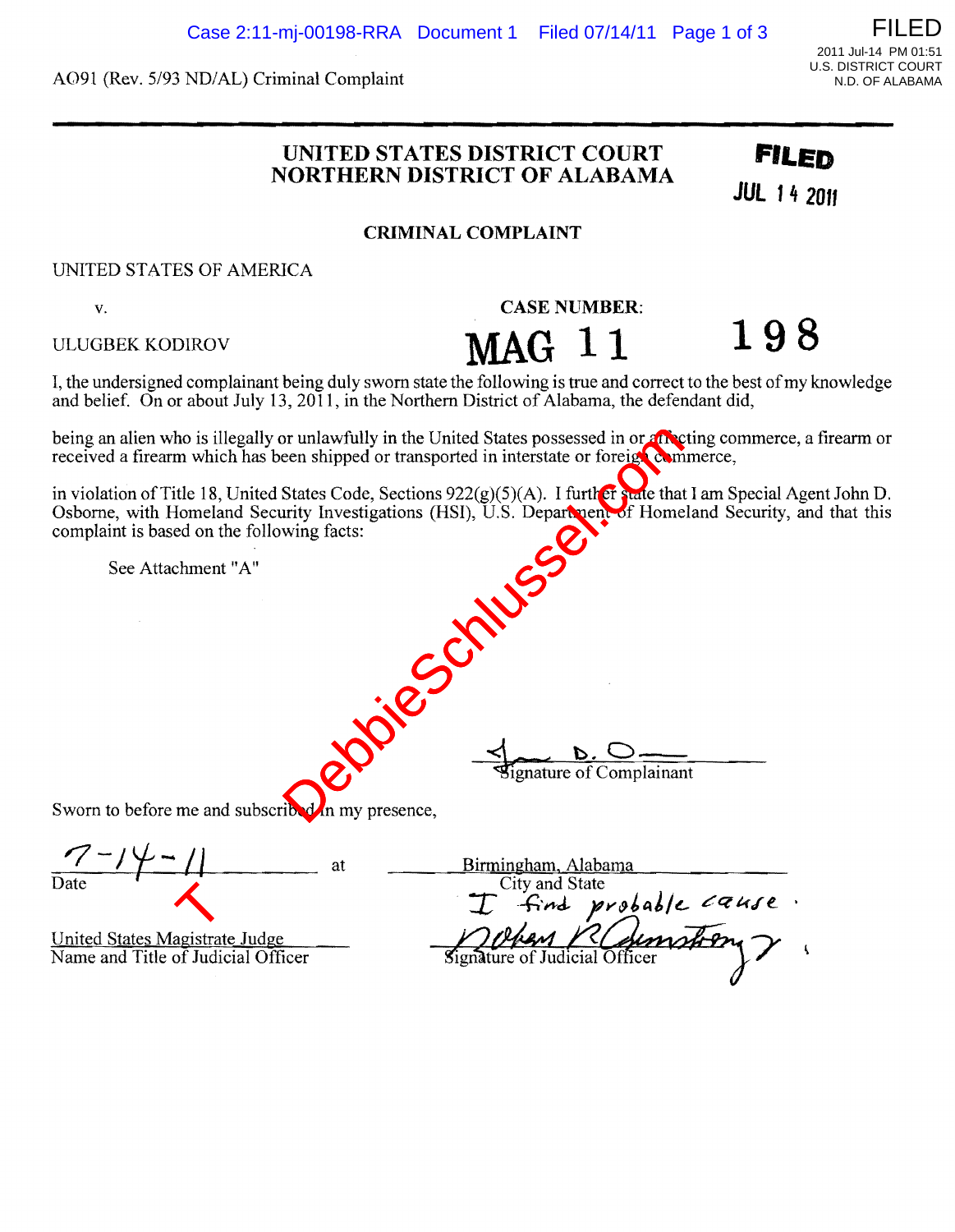I, John D. Osborne, being duly sworn, depose and state the following:

1. I am a Special Agent (SA) with Homeland Security Investigations (HSI), U.S. Department of Homeland Security. I have been an HSI Special Agent of the United States since June of 2009. Prior to serving in this capacity, I served as a Special Agent with the Drug Enforcement Administration, Department of Justice, for approximately nine years and as a Police Officer with the Mobile, Alabama Police Department for approximately five years. As part of my daily duties as an HSI Agent, I investigate criminal violations relating to aliens unlawfully present in the United States in possession of firearms.

2. This affidavit is made in support of a criminal complaint for Ulugbek KODIROV. The defendant is a native and citizen of Uzbekistan born on August 7, 1989. HSI Agents contacted the Law Enforcement Support Center (LESC) who conducted multiple queries ofImmigration databases to identify KODIROV'S immigration status in the United States. Record checks performed through the Central Index System and Student Exchange Visitor Information System revealed KODIROV at one time had F-1 student status but that status was revoked on April 1, 2010 for failure to enroll. KODIROV is out of status and therefore unlawfully in the United States.

3. During early July, 2011, KODIROV contacted a Confidential Source (CS) regarding the procurement of various weapons. The CS working with the FBI, ATF, and ICE arranged a meeting with an Undercover Agent (UC) to procure a weapon. On July 13, 2011, KODIROV was accompanied by the Confidential Source to a meeting with the Undercover Agent at the Hampton Inn in Leeds, Jefferson County, Alabama. At that meeting in a hotel room in the Hampton Inn KODIROV was shown two firearms. KODIROV took possession of a Sendra Corporation Model M15A1 rifle. After the meeting KODIROV left the hotel with the Sendra Corporation Model M15A1 rifle and was arrested by agents and the firearm was recovered from him. The Contract of the Contract of the Contract of the Contract of the Unit<br>absolved in the Central Index Systems Information System revealed KODIROV at or the tus was revoked on April 1, 2010 for failure for the line of vari

4. Immediately after his arrest KODIROV was field interviewed by HSI Agents who established KODIPOV'S unlawful immigration status in the United States..

5. The Sendra Corporation Model M15A1 rifle KODIROV took possession of was manufactured outside the state of Alabama and thereafter has shipped or transported in interstate or foreign commerce. Type your watermark text here